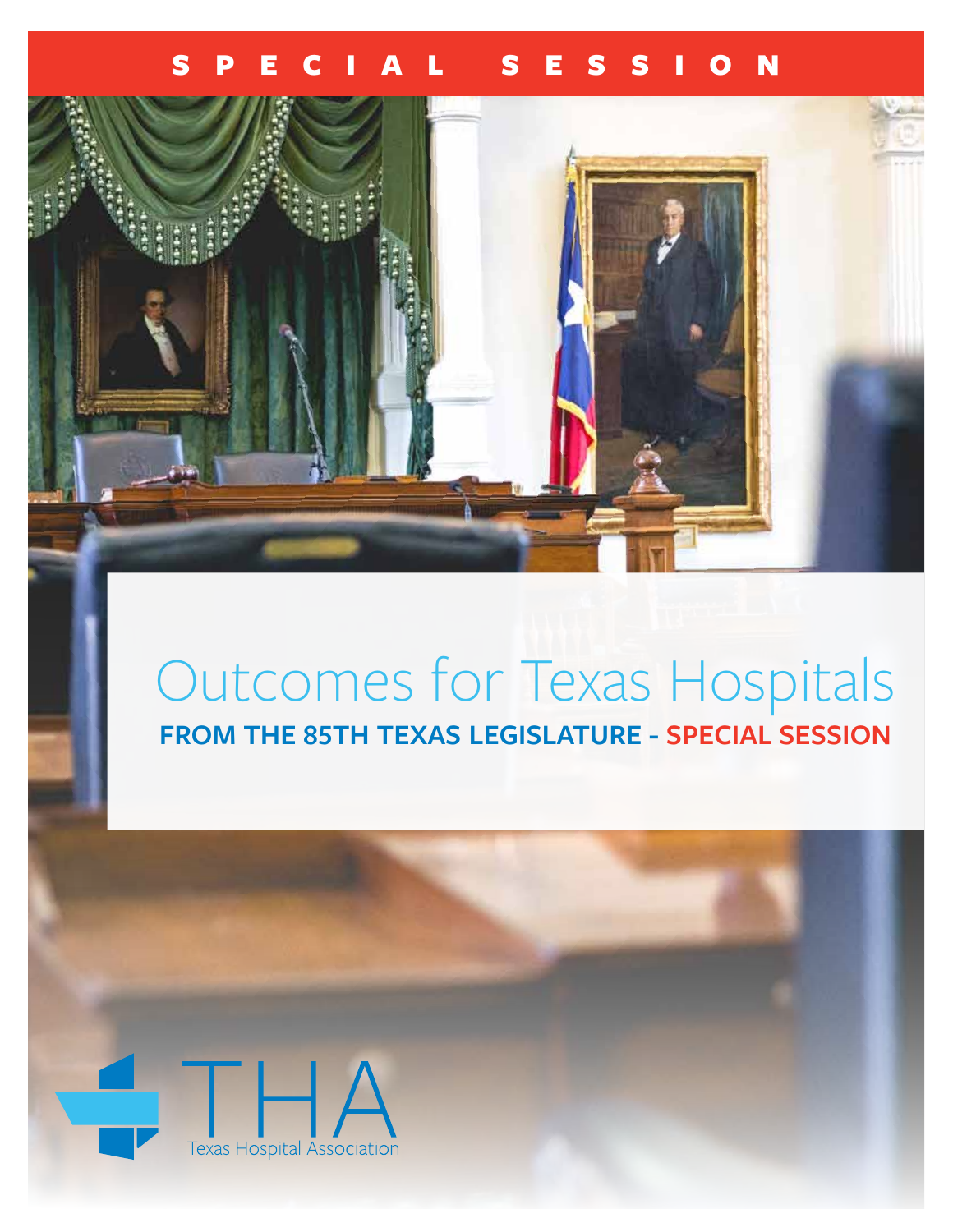## Special Legislative Session: Outcomes for Texas Hospitals

After 140 days of lawmaking for the 85th Texas Legislature, **Gov. Greg Abbott (R)** called lawmakers back to the Texas Capitol in July to revisit legislation that did not pass during the regular legislative session. The 20-item special session agenda included six affecting Texas hospitals:

- Continuing the Texas Medical Board;
- Limiting hospital districts' and other taxing entities' ability to raise property tax revenue;
- Limiting state and county spending;
- Restricting use of in-hospital Do-Not-Attempt-Resuscitation Orders;
- Increasing reporting of complications resulting from abortions; and
- Continuing the Maternal Mortality and Morbidity Task Force.

During a special session, lawmakers may consider only bills related to the governor's agenda. There are many fewer bills and, therefore, many fewer opportunities to defeat bills than in the regular session. In addition, unlike the 140-day regular session, a special session can last no more than 30 days. Given these constraints and the heightened politics of a special session, our successes are particularly notable, particularly the defeat of the property tax revenue and spending caps. While we opposed the bill that ultimately became law to restrict use of in-hospital DNR orders, we successfully amended the bill to improve it and protect patient care.

At this writing, it does not appear that the governor will call lawmakers back for a second special session even though not all 20 items passed. However, the ongoing uncertainty over redrawing Congressional district maps could compel a second special session at some point before the 2018 primary elections.

### **Continuing the Texas Medical Board**

Continuing the Texas Medical Board, the agency that licenses physicians and regulates the practice of medicine, was the first item on the governor's special session agenda. **Gov. Greg Abbott (R)**  required the Senate to pass legislation to extend TMB's sunset date of Sept. 1 before moving on to the 19 other items on the agenda. Both the Texas House and Senate quickly passed a bill to extend the agency through September 2019. THA monitored the bill to ensure that it did not get encumbered with other physician-related items, such as creating new cause of action claims against 501(a)

physician practices, or restrictions on access to women's health care. *(Senate Bill 20 and House Bill 1)*

#### **Contact:**

*Jennifer Banda, J.D.: jbanda@tha.org Sara Gonzalez: sgonzalez@tha.org Carrie Kroll: ckroll@tha.org Julie Chicoine, J.D.: jchicoine@tha.org Cameron Duncan, III, J.D.: cduncan@tha.org*

### **Limiting Property Tax Revenue Collections and State and Local Spending**

With the support of the Texas Hospital Association, Texas cities and counties led the effort to defeat bills that would have curtailed hospital districts' and other local taxing entities' ability to increase property tax collections without voter approval. THA's advocacy focused on reminding lawmakers that property tax revenue is the critical funding source used to draw down federal Medicaid funds to offset Texas hospitals' uncompensated care costs and fund delivery innovation projects. Local property tax revenue provides the state share for uncompensated care, disproportionate share hospital and delivery system reform incentive program payments. Two-thirds of all Medicaid hospital payments in Texas are fed by local property tax revenue so any attempt to limit that revenue would threaten the already fragile health care safety net.

Under current state law, voters may petition to have a property tax rate rolled back if revenue collection would be 8 percent greater than that of the previous year. A bill introduced in the Senate by **Sen. Paul Bettencourt (R-Houston)** would have required an automatic election before taxing entities that collect more than \$25 million annually could increase property tax collections by 4 percent or more over that of the previous year. As in the regular session, the House sponsor of the bill, **Rep. Dennis Bonnen (R-Anglewood)** opposed the 4 percent rollback rate and increased it to 6 percent. While an attempt to exempt hospital districts failed during the House floor debate, the House passed the bill with the higher threshold, which ultimately was a nonstarter for the Senate and resulted in a breakdown in negotiations and the bill's failure. *(Senate Bill 1)* Amid the property tax debate, THA also closely monitored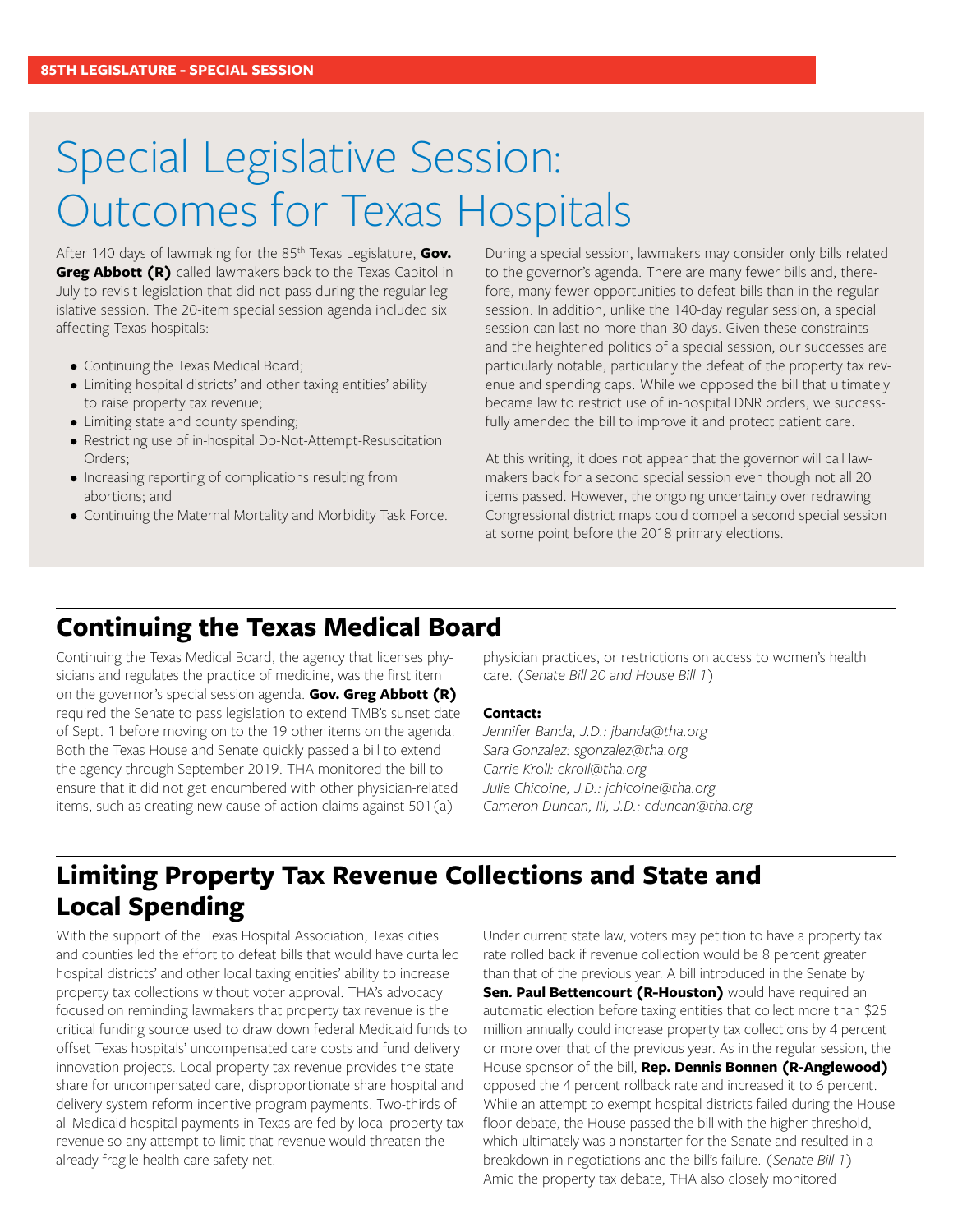proposed legislation to cap state and local spending. Local governments fought to preserve the spending powers they have long exercised and opposed **Sen. Craig Estes' (R-Wichita Falls)** bill that would have required cities and counties to get voter approval if they planned to spend a certain amount more than in a previous year. The bill would have linked local governments' spending cap the election trigger—to inflation and statewide population growth.

Lawmakers from both chambers carried legislation that would have applied similar restrictive principles to state spending. Bills by **Sen.** 

**Kelly Hancock (R-North Richland Hills)** and **Rep. Tan Parker (R-Flower Mound)** sought to limit the growth of state spending to no more than the growth of population and inflation—two measures that would replace the current spending cap formula that relies on personal income projections. Neither the state nor local spending cap bills passed. *(Senate Bill 18, Senate Bill 9 and House Bill 208)*

#### **Contact:**

*John Hawkins: jhawkins@tha.org*

### **End-of-Life Care**

The most challenging item for Texas hospitals involved a bill to regulate physicians' use of in-hospital do-not-attempt-resuscitation orders. As in the regular session, THA opposed legislation sponsored by **Sen. Charles Perry (R-Lubbock)** and **Rep. Greg Bonnen (R-Friendswood)** and a priority for Texas Right to Life, which will, for the first time, put into state statute when a medical order, in this case a physician-issued DNR order, is valid. THA testified against the bill several times, arguing that it could undermine patient autonomy, create unnecessary confusion and uncertainty at an already fraught and challenging time and cause undue pain and suffering for patients.

After the bill passed the Senate, THA participated in challenging and oftentimes contentious negotiations led by Rep. Bonnen

and that included the Texas Medical Association, Texas Right to Life, Texas Catholic Conference of Bishops and other stakeholder groups. THA opposed the bill throughout but sought to amend it to protect patients' autonomy and minimize hospital liability. THA offered amendments that included liability protections for hospitals and physicians and clearer consent and notification language to reduce potential confusion and uncertainty. The bill ultimately passed with some of THA's amendments and becomes effective April 1, 2018. *(Senate Bill 11)*

#### **Contacts:**

*Carrie Kroll: ckroll@tha.org Cesar Lopez, J.D.: clopez@tha.org* 

### **Women's Health**

The governor's special session agenda included several items related to women's health, primarily related to abortion services. Chief among them was increasing abortion reporting requirements and restricting funding for health care facilities that perform abortions.

In the waning days of the regular legislative session, a bill from **Rep. Giovanni Capriglione (R-Southlake)** failed that would have increased the requirements for hospitals to report abortion complications. His bill, filed in response to the U.S. Supreme Court's overruling of Texas' abortion restrictions passed in 2013, would have required every health care facility, including hospitals, to file a quarterly report regardless of whether an abortion-related complication actually occurred and was treated.

Gov. Abbott put the issue back on lawmakers' agenda, and during the special session, they passed a revised version of Capriglione's original reporting bill. THA worked with bill authors to minimize the administrative burden for hospitals by requiring reporting within 30 days only of complications actually treated and diagnosed. No report is required if no complications are diagnosed or treated. This requirement mirrors that currently in place at the Texas Department of State Health Services for abortion complications reporting. *(House Bill 13)*

In addition, as lawmakers debated a bill that would have prohibited all health care facilities, including hospitals, from receiving state

funds if they perform abortions, THA worked with bill authors to exempt hospitals. State funding would have included Medicaid. Although the bill ultimately failed, the issue likely will reemerge, and preserving the hospital exemption will be of utmost importance. *(House Bill 14 and Senate Bill 4)*

THA also worked with stakeholders and bill authors to reauthorize and continue the work of the state's maternal mortality and morbidity task force. During the regular session, **Sen. Lois Kolkhorst's (R-Brenham)** bill to continue the task force failed because it got wrapped up in the politics surrounding the continuation of the Texas Medical Board.

The volunteer task force operates within the Texas Department of State Health Services and is charged with studying and reviewing cases of pregnancy-related deaths and trends in severe maternal morbidity. THA worked with bill authors to protect the confidential and privileged nature of the task force's work. With the passage of SB 17, the task force will continue through August 2023. *(Senate Bill 17)*

#### **Contacts:**

*Jennifer Banda, J.D.: jbanda@tha.org Sara Gonzalez: sgonzalez@tha.org Carrie Kroll: ckroll@tha.org Julie Chicoine, J.D.: jchicoine@tha.org*